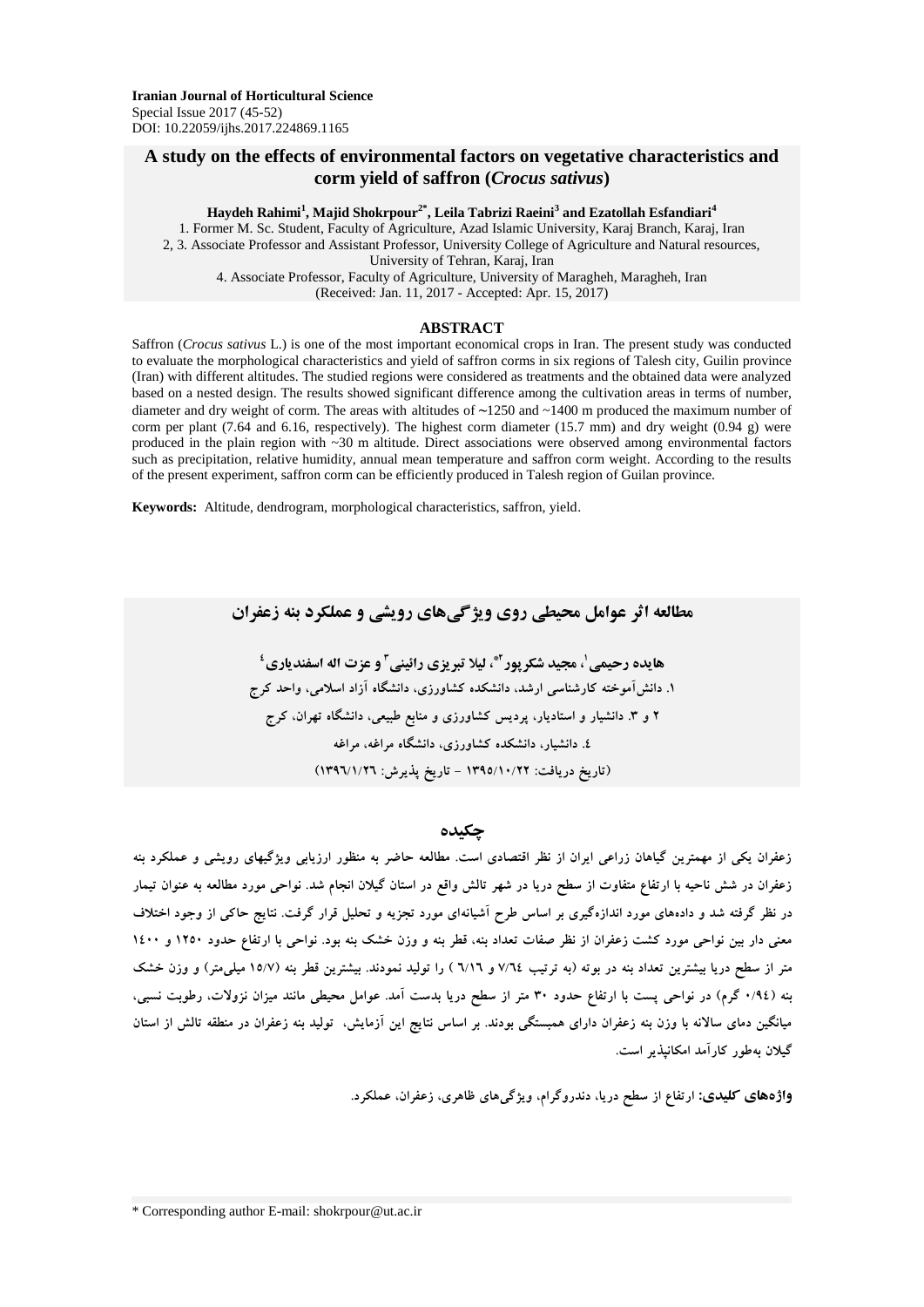## **Introduction**

Saffron (*Crocus sativus* L.), is a perennial, herbaceous and stemless crop, belonging to Iridacea family (Schmidt *et al*., 2007) and recognized as the most expensive spice in the world (Winterhalter & Straubinger, 2000; Fernandez, 2004). It has many other uses in industries pertaining to food, pharmaceuticals, cosmetics and perfumery as well as textile dyes (Kafi *et al*., 2006; Mir, 1992). Saffron has been employed in traditional medicine for centuries (Fernández, 2004). Recently, scientists have focused on investigating the cytotoxic, anticarcinogenic and anti-tumor properties of this herb (Abdullaev, 2002; Fernández, 2004; Magesh *et al*., 2006). High economic values and job opportunities and high water use efficiency of saffron in contrast to other crops are the important reasons why this plant has gained such wide attention (Behnia, 1991). Saffron is an autumnal flowering geophyte characterized by a long summer rest in which the plant survives periods of drought by means of corms (Gresta *et al*., 2008). Its biological cycle commences with its above-ground vegetative growth at the first autumn rains with an almost immediate emission of leaves and flowers, ending with the production of replacement corms (Gresta *et al*, 2008). Saffron propagation is done by the cormlets (daughter corms) originating from main corm (Sharaf-Eldin *et al*., 2013). Kaushal & Upadhyay (2002) reported that both the production of daughter corms and the yield of flowers were dependent on the size of the mother corms. Saffron has been successfully grown apparently under different geographic locations throughout the world. Agroclimatically, this crop can be cultivated in temperate, semi-arid, and arid areas (Kumar *et al*., 2009). There are many factors conducing to the growth, development and yield attributes of saffron, the most important of which are environmental conditions and corm physiology (Galavi *et al*., 2008). Environmental and climatic conditions, e.g. temperature, soil and water content noticeably affect both the quantitative and qualitative traits of saffron (Amirnia *et al*., 2014). Temperature is the most important environmental factor as regards controlling the growth and flowering in *Crocus* species (Kumar *et al*., 2009). The optimum temperature for flower initiation and development of the corms has been reported to be in the range of 23–27°C (Molina *et al.*, 2005).

Iran is the largest producer of saffron in the world (94% of the global productions) (Rezvani Moghaddam *et al.*, 2016). Many attempts have been made to extend its cultivation to most parts of Iran. Talesh region in Guilan province has desirable climate features such as mild and cold temperatures during day and night, respectively, and loamy soils which are appropriate for the production of saffron corm. It is clear that the high relative humidity and rainfall in Talesh region is not helpful in producing flowers or stigmas based on plant habitat in Khorasan region with a dry climate.

Accordingly, in order to assess the influence of environmental factors on saffron vegetative stage, the present study was conducted to evaluate the morphological characteristics and yield of saffron corms under different regions with different altitudes in Talesh city (Iran).

## **Material and Methods**

The experiment was carried out in Talesh city of Guilan province, Iran, in 2013 where six regions were considered in Talesh area to test the effects of environmental factors on saffron corms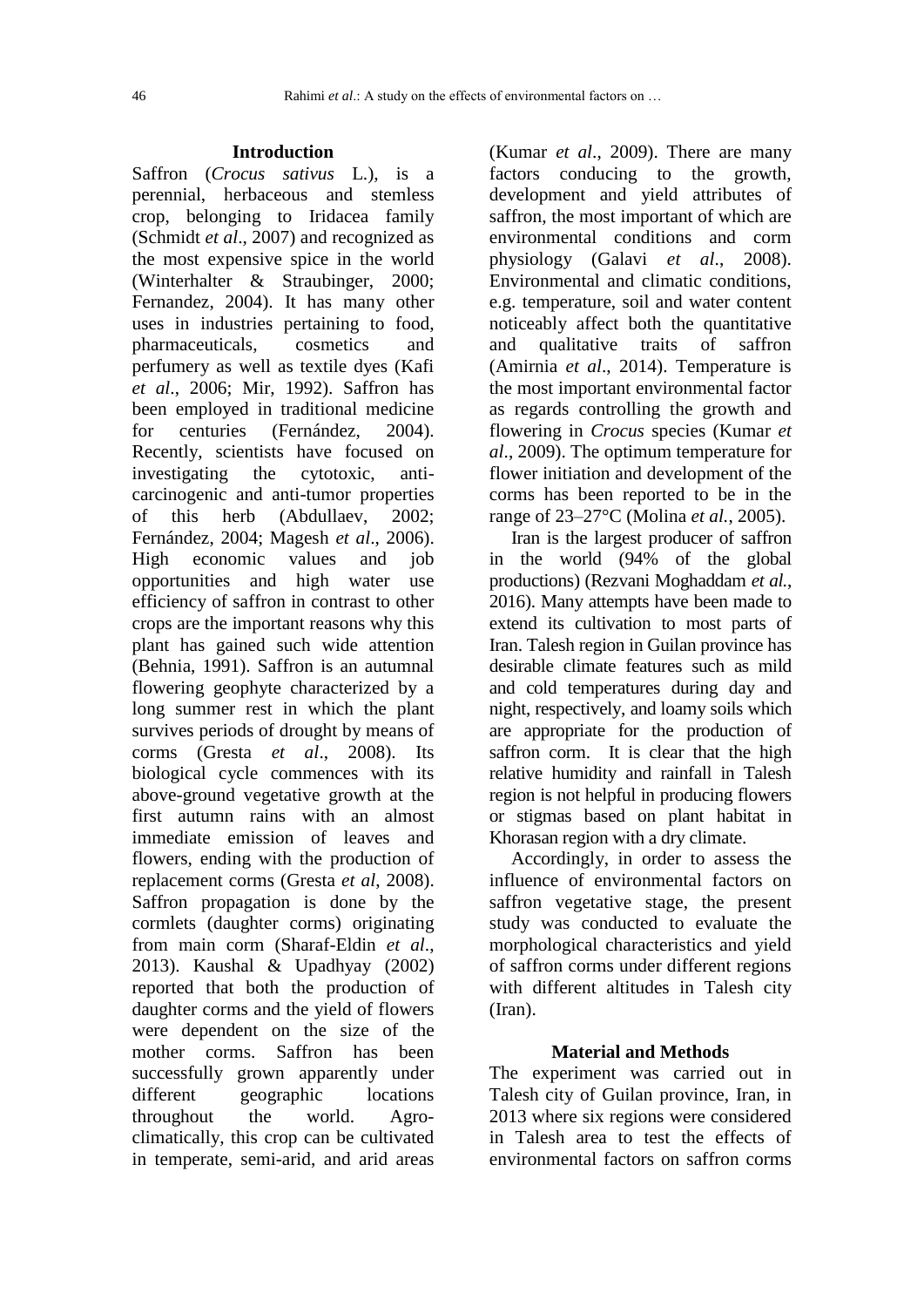(Table 1). One saffron-cultivated field was selected for each region and plots were created of  $2\times3$  m (6 m<sup>2</sup> in size) inside each. The plants were two years old at the time of assessment. In each region, geographical and climatic

factors including relative humidity (Figure 1), maximum and minimum temperatures (Figure 2), and rainfall (Figure 3) over a period of 20 years were obtained from the nearest meteorology stations.

|                                                              | Region                   |                                        | Longitude (E) |    |         | Latitude $(N)$ |     | Altitude (m) |                                                                                   |
|--------------------------------------------------------------|--------------------------|----------------------------------------|---------------|----|---------|----------------|-----|--------------|-----------------------------------------------------------------------------------|
|                                                              | Tularoud                 | 56<br>37<br>44<br>30<br>48<br>02<br>47 |               |    |         |                |     |              |                                                                                   |
|                                                              | Vazneh Sar               | 48                                     | 43            | 02 | 37      | 45             | 07  | 1130         |                                                                                   |
|                                                              | Dizgah                   | 48                                     | 38            | 30 | 37      | 51             | 31  | 1135         |                                                                                   |
|                                                              | Hassan Dirmani           | 48                                     | 37            | 57 | 37      | 51             | 15  | 1150         |                                                                                   |
|                                                              | Irboo                    | 48                                     | 43            | 10 | 37      | 45             | 40  | 1260         |                                                                                   |
|                                                              | Qalae-Chal               | 48                                     | 41            | 40 | 37      | 45             | 38  | 1390         |                                                                                   |
| 83<br>81<br>79<br>77<br>RH (%)<br>75<br>73<br>71<br>69<br>67 | Feb<br>Mar<br>Apr<br>Jan | May<br>Jun                             | Jul           |    | Aug Sep |                | Oct | Nov Dec      | - Tularoud<br>- Vazneh Sar<br>Dizgah<br>- Hassan Dirmani<br>- Irboo<br>Qalae-Chal |

Table 1. Geographical characteristics of the studied geographical regions

Figure 1. Average of relative humidity percentage of the studied geographical regions



Figure 2. Annual maximum and minimum temperatures of the studied geographical regions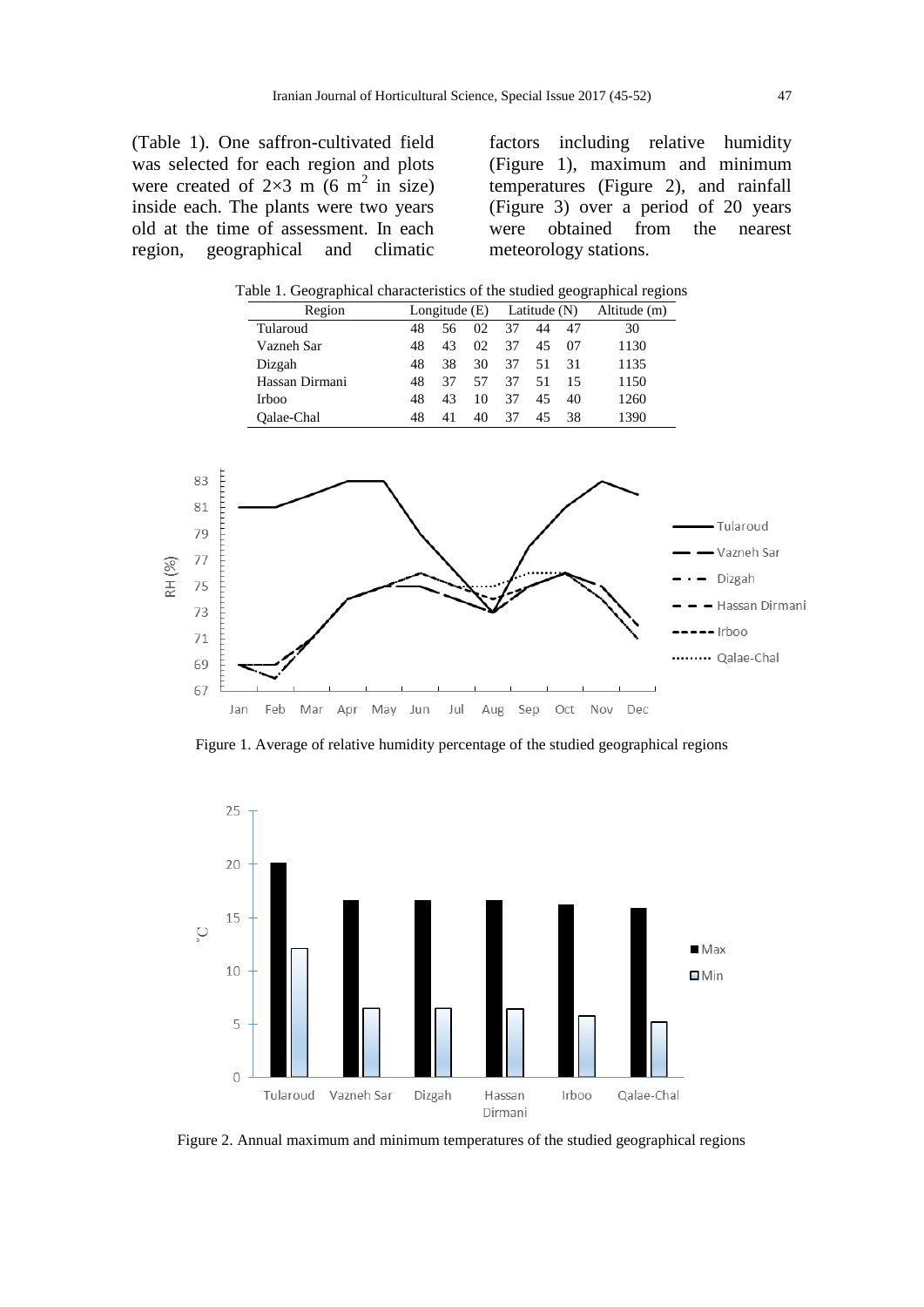Vegetative characteristics and corm yield were measured and the obtained data was analyzed in a nested design with three replications and 10 observations for each replicate. The regions were considered as treatments. During the experiment (autumn, winter and spring), quantitative characteristics such as leaf length, leaf and spathe number and shoot fresh weight were measured; shoot dry weight was also recorded after drying fresh shoots at  $60^{\circ}$ C for 48 h.

Leaf withering and senescence in the spring marked the time when corms were harvested from in each  $1 \text{ m}^2$  plot of each field; further measured were the number, diameter and fresh and dry weight of corms with and without tunic. Soil characteristics were specified by the analysis of soil samples from the studied regions (Table 2). The statistical procedure was performed by SPSS V21 and means were compared with a Least Significant Difference (LSD) test at  $P \leq$ 0.05.



Figure 3. Average of total rainfall of the studied geographical regions

| Region         | EС   | pH   | OC*  | N     | P    | K   | Sand | Silt | Clav | Soil          |
|----------------|------|------|------|-------|------|-----|------|------|------|---------------|
|                | dS/m |      | $\%$ | %     | ppm  | ppm | %    | %    | %    | texture**     |
| Tularoud       | .25  | 7.21 | .95  | 0.178 | 139  | 390 | 34   | 38   | 28   | CL            |
| Vazneh Sar     | .08  | 6.54 | 2.1  | 0.147 | 9.8  | 134 | 20   | 44   | 36   | <b>SCL/CL</b> |
| Dizgah         | 0.67 | 7.80 | 0.44 | 0.022 | 8.2  | 154 | 62   | 22   | 16   | SL            |
| Hassan Dirmani | .25  | 7.34 | 1.7  | 0.148 | 32.7 | 216 | 66   | 22   | 12   | <b>SL</b>     |
| Irboo          | 1.17 | 7.14 | 0.80 | 0.072 | 12.1 | 154 | 16   | 48   | 36   | <b>SCL</b>    |
| Oalae-Chal     | 0.75 | 6.80 | 0.69 | 0.06  | 1.9  | 37  | 44   | 32   | 24   |               |

Table 2. Soil characteristics of the studied geographical regions

\*Organic carbon \*\* S: silt L: loam C: clay

#### **Results**

According to the means of the studied traits (Tables 3 and 4), there were significant differences among cultivation areas concerning the number, diameter and dry weight of corm and all vegetative characteristics. The areas with altitudes of  $\approx 1250$  m

(Irboo) and ~1400 m (Qalae-Chal) produced the maximum number of corms per plant with 7.64 and 6.16 numbers, respectively. Tularoud with  $\sim$ 30 m altitude generated the maximum weight of corm with an average of 4 grams. The highest corm diameter (15.77 mm) and corm dry weight (0.94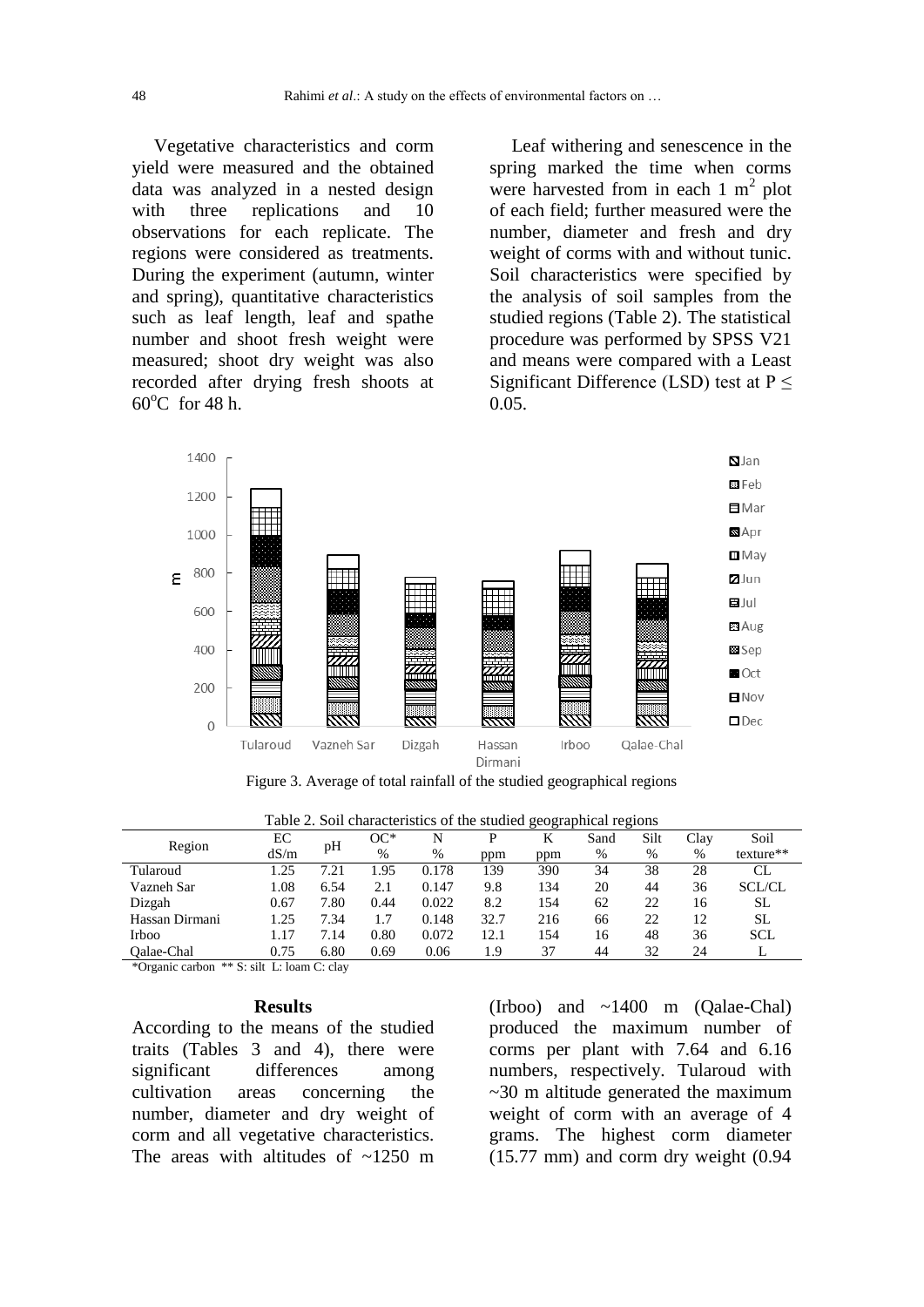g) were recorded in the plain region (Tularoud). The lowest corm diameter  $(8.79 \text{ mm})$  and dry weight  $(0.89 \text{ g})$  were observed in the altitude of  $\sim$ 1150 m (Hassan-Dirmani).

Table 4 illustrates the results obtained from the vegetative characteristics. The highest number of leaf /plant (23.26), and spathe number (5.06) and the lowest leaf length (10.03) were observed in Hassan-Dirmani. The maximum leaf length (33.17), and the most fresh and dry matter of leaves (3.14 and 0.82) were recorded in Qalae-Chal. Tularoud and Vazneh-Sar produced the lowest of these traits except for leaf length.

The results associated with the correlations between climate features and the measured traits (Table 5) indicated that there were significant positive correlations of precipitation, relative humidity and annual mean temperature with saffron corm fresh weight and tunic. Moreover, sand percentage had a positive correlation with leaf and spathe number while negatively correlated with silt and clay.

According to dendrogram diagram generated by Ward method based on Euclidean distance, the studied regions were classified into three separate groups (Figure 4). The first group was comprised of four regions (Irboo, Dizgah, Hassan-Dirmani, and Qalae-Chal). This group was divided into two sub-groups as regions of Dizgah, Irboo and Hassan-Dirmani were in a distinct sub-group. The region of Qalae-Chal with the highest altitude was in a separate sub-group. Vazneh-Sar and Tularoud were put in the second and third groups, respectively.

| Table 5. Mean comparison or samfon corni authoutes in unferent geographical regions |                   |                    |                     |                    |                   |  |  |  |  |  |
|-------------------------------------------------------------------------------------|-------------------|--------------------|---------------------|--------------------|-------------------|--|--|--|--|--|
| Region                                                                              | Corm              | Corm               | Corm weight         | Corm weight        | Corm              |  |  |  |  |  |
|                                                                                     | number/plant      | Diameter (mm)      | with tunic (mg)     | without tunic (mg) | dry matter        |  |  |  |  |  |
| Tularoud                                                                            | 4.85 <sub>b</sub> | 15.77 a            | 4 a                 | 3.09a              | 0.94a             |  |  |  |  |  |
| Vazneh Sar                                                                          | 3.13c             | 9.25 h             | 2.65 <sub>b</sub>   | 0.57c              | 0.15d             |  |  |  |  |  |
| Dizgah                                                                              | 5.29 <sub>b</sub> | 10.20 <sub>b</sub> | 1.92 <sub>b</sub> c | 1.85 <sub>b</sub>  | 0.67 <sub>b</sub> |  |  |  |  |  |
| Hassan Dirmani                                                                      | 5.76 <sub>b</sub> | 8.79 h             | 0.89c               | 0.81c              | $0.31$ cd         |  |  |  |  |  |
| Irboo                                                                               | 7.64 a            | 13.44a             | 1.96 <sub>bc</sub>  | 1.65 <sub>b</sub>  | 0.57 <sub>b</sub> |  |  |  |  |  |
| Oalae-Chal                                                                          | 6.16ab            | 13.37 a            | 2.39 <sub>b</sub>   | 1.77h              | $0.43$ bc         |  |  |  |  |  |

Table 3. Mean comparison of saffron corm attributes in different geographical regions

Table 4. Mean comparison of saffron vegetative attributes in different geographical regions

|                |                    | ັ                 |                    | <u> UII</u>       | ັ                 |
|----------------|--------------------|-------------------|--------------------|-------------------|-------------------|
| Region         | Leaf               | Spathe            | Leaf length        | Leaf fresh weight | leaf dry matter   |
|                | number/plant       | number            | (cm)               | (mg)              | (g)               |
| Tularoud       | 3.9d               | 1.23d             | 19.2 <sub>b</sub>  | 0.49c             | 0.13c             |
| Vazneh Sar     | 3.1 <sub>d</sub>   | 1.4d              | 15.66 bc           | 0.27c             | 0.07c             |
| Dizgah         | 14.83 b            | 3.7 <sub>b</sub>  | $12.63$ cd         | 1.23 <sub>b</sub> | 0.37 <sub>b</sub> |
| Hassan Dirmani | 23.26a             | 5.06 a            | 10.03 d            | 1.48 <sub>b</sub> | 0.42 <sub>b</sub> |
| Irboo          | 10.65c             | 2.31c             | 18.98 <sub>b</sub> | 1.43 <sub>b</sub> | 0.37 <sub>b</sub> |
| Oalae-Chal     | 12.8 <sub>bc</sub> | 3.23 <sub>b</sub> | 33.17a             | 3.14a             | 0.82a             |

|  |  | Table 5. Correlation between climate, soil characteristics and the studied traits in saffron. N=60 |  |  |  |  |  |  |
|--|--|----------------------------------------------------------------------------------------------------|--|--|--|--|--|--|
|--|--|----------------------------------------------------------------------------------------------------|--|--|--|--|--|--|

|             | Leaf                  | Spathe                | Corm                  | Corm fresh weight    | Corm fresh weight     | Corm dry              |
|-------------|-----------------------|-----------------------|-----------------------|----------------------|-----------------------|-----------------------|
|             | number                | number                | diameter              | with tunic           | without tunic         | matter                |
| Sand        | $0.79*$               | $0.84*$               | $-0.40$ <sup>ns</sup> | $-0.49$              | $-0.04$ <sup>ns</sup> | 0.03 <sup>ns</sup>    |
| Silt        | $-0.75^*$             | $-0.81$ <sup>*</sup>  | $0.42$ <sup>ns</sup>  | $0.47$ <sup>ns</sup> | $0.05$ <sup>ns</sup>  | $-0.02$ <sup>ns</sup> |
| Clay        | $-0.82$ <sup>*</sup>  | $-0.86^*$             | 0.3 <sup>ns</sup>     | $0.52$ <sup>ns</sup> | 0.03 <sup>ns</sup>    | $-0.05$ <sup>ns</sup> |
| Rainfall    | $-0.72$ <sup>ns</sup> | $-0.77$ <sup>*</sup>  | $0.78*$               | $0.90***$            | $0.71$ <sup>ns</sup>  | $0.65$ <sup>ns</sup>  |
| Temperature | $-0.48$ <sup>ns</sup> | $-0.51$ <sup>ns</sup> | 0.56 <sup>ns</sup>    | $0.76*$              | $0.72$ <sup>ns</sup>  | $0.71$ <sup>ns</sup>  |
| Humidity    | $-0.49$ <sup>ns</sup> | $-0.53$ <sup>ns</sup> | 0.69 <sup>ns</sup>    | $0.81*$              | $0.80*$               | $0.75^*$              |

\*, \*\* significant at 0.05 and 0.01 probability levels, respectively.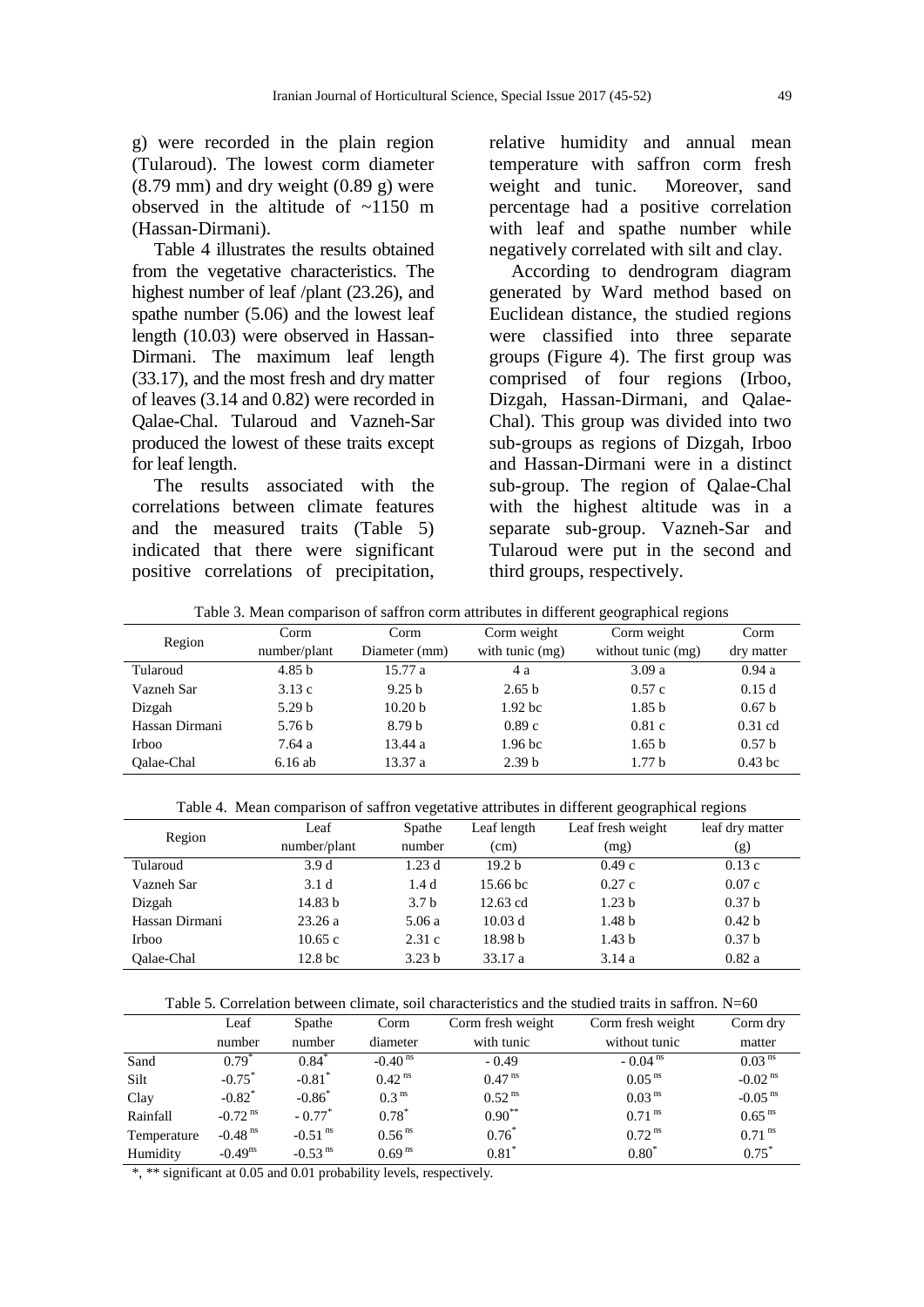

Figure 4. Dendrogram for the six studied regions produced by Ward's clusters analysis; based on standardized means of vegetative and corm yield characters of saffron (scale. squared Euclidean distance).

#### **Discussion and conclusion**

Saffron has been successfully grown under different geographic locations in the world (Gresta *et al*., 2008). This crop can be cultivated in temperate, semi-arid and arid areas with 1500– 2800 m above sea level. Favorable climatic conditions for high yields of saffron are autumn rains, warm summers and mild winters (Fernandez, 2004). Temperature is the most important environmental factor controlling the growth and flowering in *Crocus* species (Kumar *et al*., 2009). Duke (1979) reported that the mean annual temperature and rainfall in 16 saffron growing sites of the world ranged from 5.9 to 18.6°C and from 420 to1370 mm, respectively. Molina *et al.* (2005) stated that the optimum temperature for flower initiation and development of the corms varies from 23 to 27°C, with 23°C being marginally better for a maximum number of flowers. Environmental conditions such as altitude may also affect saffron quality specially crocin (Lage & Cantrell, 2009).

However, saffron can also be cultivated with good yields in very different environmental conditions (Gresta *et al*. 2008); a combination of certain environmental factors can be important to reach the optimum qualitative and quantitative yield. Kamyabi *et al* (2014) reported that among environmental factors, precipitation and temperature had the highest impact on saffron cultivation. In the present research, saffron was cultivated in six regions from the plains to the mountains of Talesh city, Guilan province, Iran. The altitudes of the regions varied from 30 to 1390 m ASL with an average annual rainfall of 760 to 1240 mm and average annual temperatures of 10.6 to 16.1  $\circ$ C. In other words, the environmental factors of the studied regions in this research were favorable for saffron cultivation as far as corm yield and other vegetative traits are concerned and in line with the findings of other researchers noted above. The regions of Irboo and Qalae-Chal with the highest altitude were the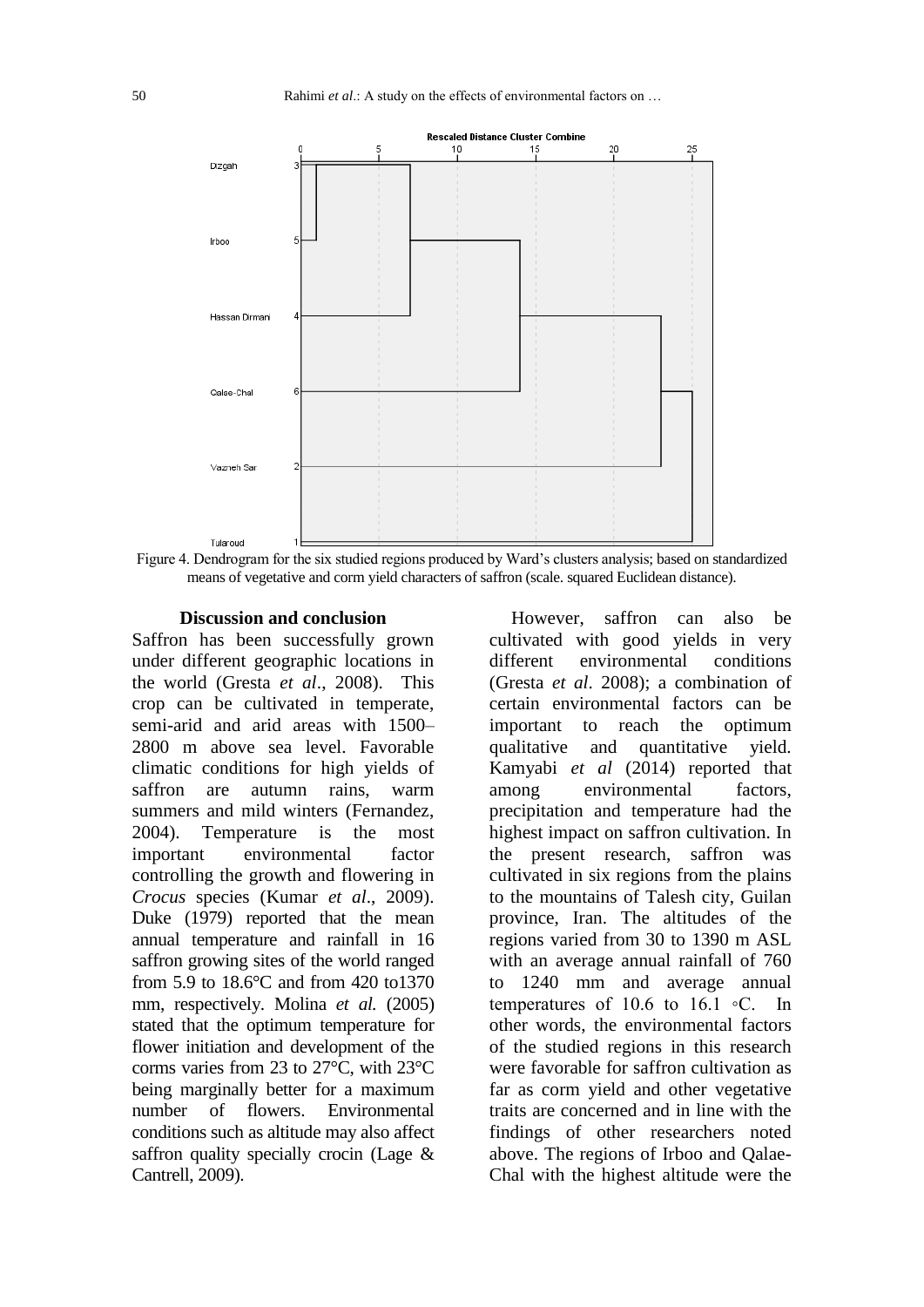most suitable for corm production, indicating that altitude can play a major role. Panwar *et al*. (1995) reported successful saffron cultivation between 1500 and 2000 m ASL.

Saffron can grow in various soils ranging from sandy to well-drained clay loams (Sheykhdavodi *et al*., 2010); however, it grows best in friable, loose, low-density, well-watered, and welldrained clay, calcareous soils having a high organic content. In the other words, it requires sandy to sandy loam soils. The results of the associations between soil and vegetative attributes in the present study validated that sandy soil was good for increasing the leaves and spath number. A pH range of 6.8 to 7.8 in the soil is considered optimum. Saffron water requirement is low and it can be cultivated under irrigated or rainfed conditions. In Greece, for instance, saffron growing areas have a 500 mm annual rainfall (Kumar *et al*., 2009).

Omidbaigi *et al*. (2001) studied the effect of cultivation sites on the quality of saffron in Iran and reported that the quantity and quality of saffron (except for aroma) in Neishabor (North Khorasan) region were superior compared with that

produced in Ferdows region (South khorasan), Iran. Bulb and corm size are major factors determining the capacity of bulbous plants for flowering (Kaushal and Upadhyay, 2002). Corm size has a recognizable effect on the production of daughter corms, flowers and yield of saffron. A close relationship was observed between corm size and flowering time in *C. sativus* (DeMastro and Ruta, 1993). On the other hand, corm development directly depends on shoot or leaves because of photosynthesis. Irboo and Qale-Chal produced the highest corm size and the highest vegetative traits such as leaf number, length and dry weight, meaning they have appropriate environmental conditions including soil texture, temperature and altitude for saffron growth.

Finally, based on the results of the experiment, saffron corm can be efficiently produced in Talesh region. With regards to the capacity of different areas of Talesh region (such as Irboo and Qalae-Chal) to produce saffron as a valuable crop, efforts must be made to ensure optimal conditions for the cultivation and production of saffron corms in this region.

# **REFERENCES**

- 1. Abdullaev, F. I. (2002). Cancer chemopreventive and tumoricidal properties of saffron (*Crocus sativus* L.). *Experimental Biology and Medicine*, 227, 20-25.
- 2. Amirnia, R., Bayati, M. and Tajbakhshi, M. (2014). Effects of Nano Fertilizer Application and Maternal Corm Weight on Flowering at Some Saffron (*Crocus sativus* L.) Ecotypes. *Turkish Journal of Field Crops*, 19(2), 158-168.
- 3. Behnia, M. R. (1991). *Saffron: Botany, Cultivation and Production*. 1<sup>st</sup> Ed. University Tehran Press, Iran, ISBN: 964-03-3177-9.
- 4. DeMastro, G. & Ruta, C. (1993). Relation between corm size and saffron (*Crocus sativus* L.) flowering. Acta *Horticulture*, 344, 512-517.
- 5. Duke, J. A. (1979). Ecosystematic data on economic plants. *Quarterly Journal of Crude Drug Research*, 17, 91-110.
- 6. Fernandez, J. A. (2004). Biology, biotechnology and biomedicine of saffron. Recent *Research Developments in Plant Science*, 2, 127-159.
- 7. Galavi, M., Soloki, M. Mousavi, S. R. & Ziyaie, M. (2008). Effect of Planting Depth and Soil Summer Temperature Control on Growth and Yield of Saffron (*Crocus sativus* L.). *Asian Journal of Plant Sciences*, 7(8), 747-751.